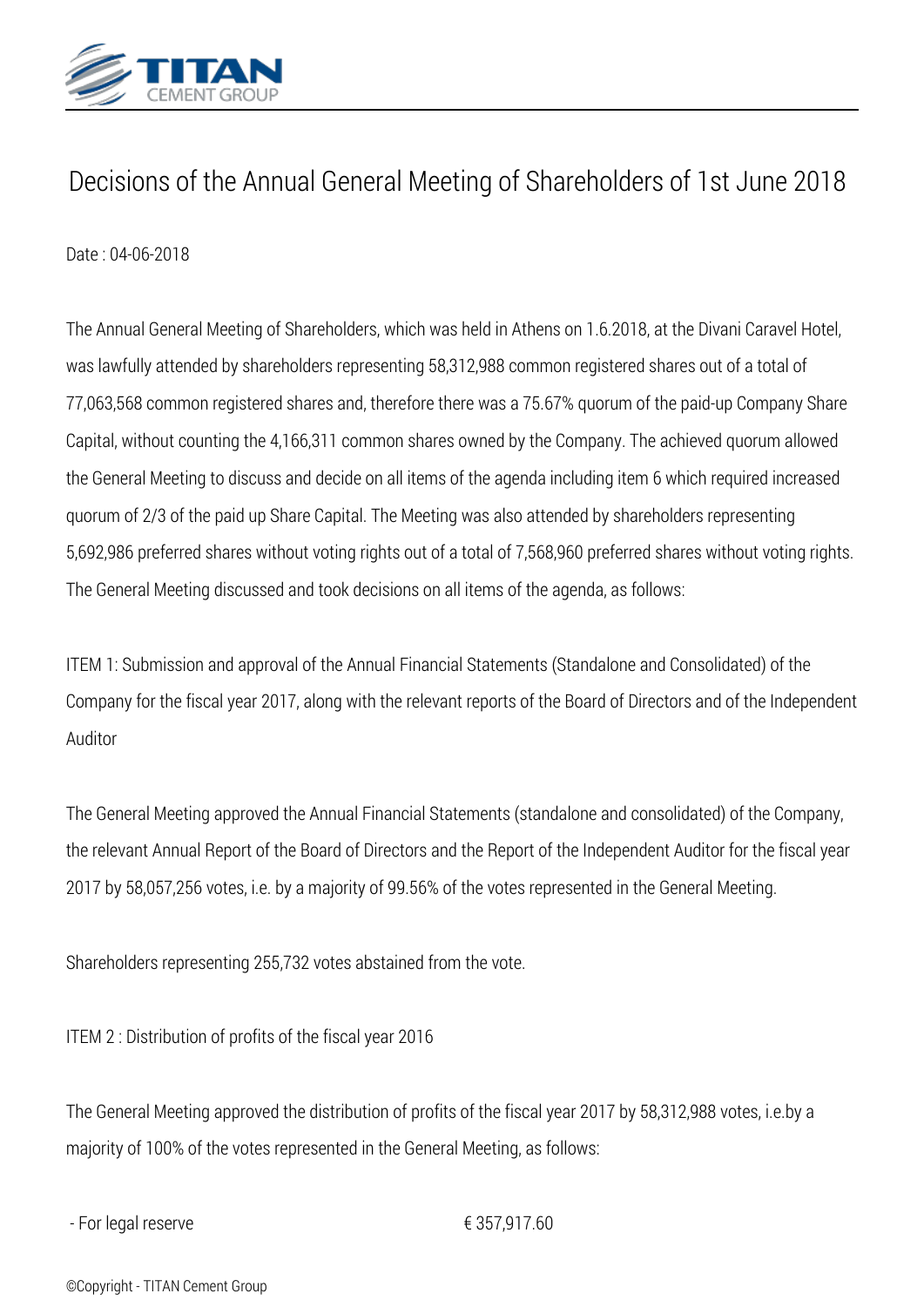

*0.05 per share)*

*- For payment of dividend (84,632,528 shares receiving € € 4,231,626.40*

| - For retained earnings | € 8,802,347.52  |
|-------------------------|-----------------|
| Total                   | € 13,391,891.52 |

*The General Meeting also approved the payment of net profits distribution of € 2,800,000 to executives – employees including executive board members, who have significantly contributed in the achievement of the Group's targets during 2017.*

*The General Meeting set Monday 25 June 2018 as Cut- off date, Tuesday 26 June 2018 as Record Date and Monday 2 July 2018 as Payment Date of the dividend distribution (i.e. date on which the distribution of dividend will start).*

*The General Meeting authorized the Board of Directors to determine all issues regarding the procedure of payment of dividend and the designation of the bank through which the payment of dividend will be made and to make the relevant announcements.*

*ITEM 3: Release of the members of the Board of Directors and of the Independent Auditors from any liability for compensation for the fiscal year 2017*

*The General Meeting released the members of the Board of Directors and the Auditors from any liability for compensation for the fiscal year 2017, by 57,808,354 votes, i.e. by a majority of 99.13% of the votes represented in the General Meeting. Shareholders representing 248,902 votes voted against and shareholders representing 255.732 votes abstained from the vote.*

*ITEM 4: Approval of the remuneration of the members of the Board of Directors for the fiscal year 2017 and preapproval of their respective remuneration and fees for the fiscal year 2018*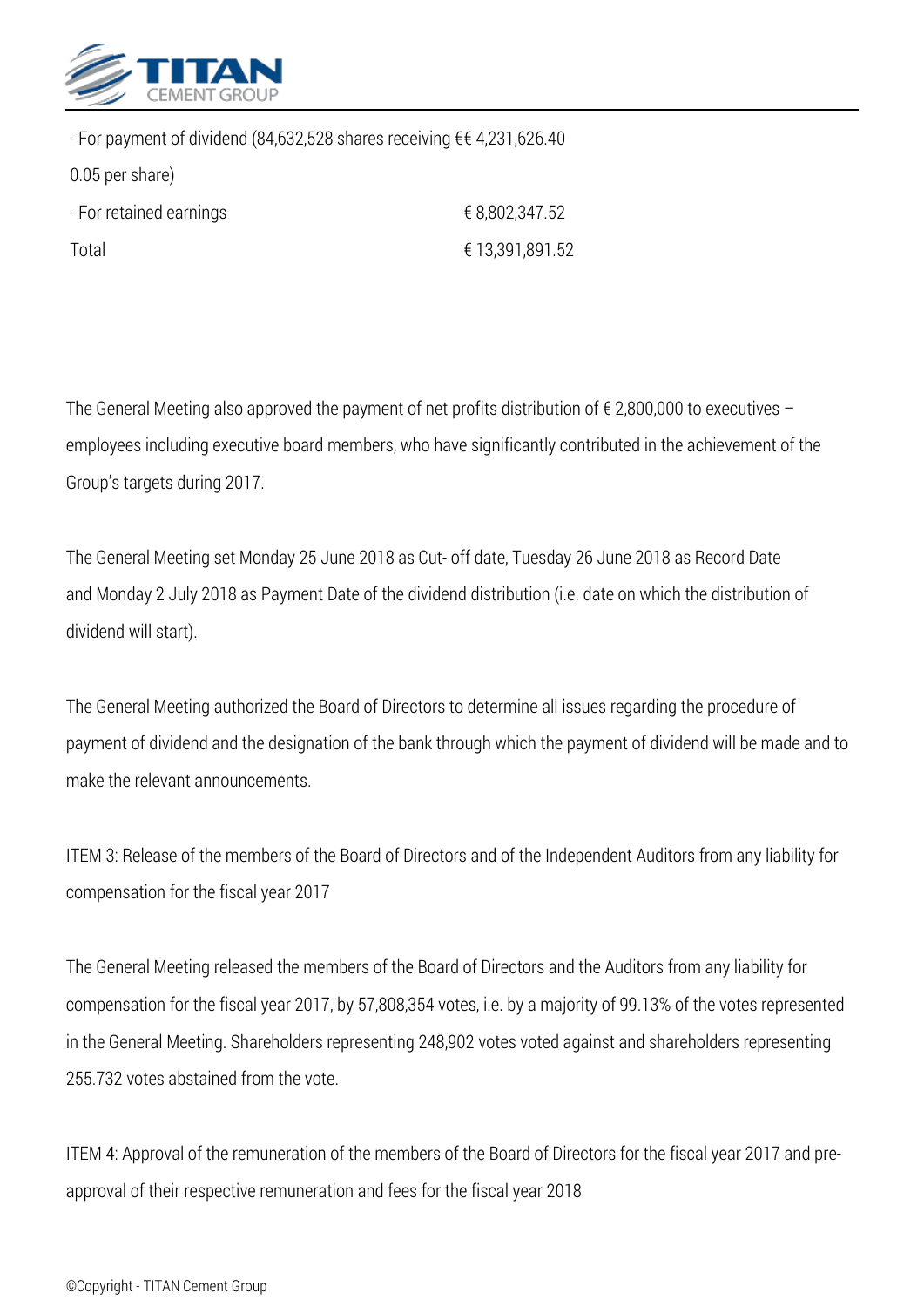

*The General Meeting approved the remuneration paid to the members of the Board of Directors during the fiscal year 2017 and pre-approved the respective payment of remuneration for the fiscal year 2018, by 58,312,988 votes, i.e. by a majority of 100% of the votes represented in the General Meeting.*

*More specifically, the General Meeting approved the payment of a gross amount of € 595,000 paid in total to the Board and Committee members in 2017 plus the additional remunerations of €168,000 paid to the Chairman Mr. Georgios- Efstratios Arapoglou and of €135,000 paid to the executive board member Mr Efthymios Vidalis.*

*The General Meeting also pre –approved the payment of the same above remuneration in 2018, namely the payment of remuneration of a total gross amount of €595,000 to the memberw of the Board and the Board Committees and the payment of additional remuneration/ fees of up to €168,000 to the Chairman Mr. Georgios – Efstratios Arapoglou and of €135,000 to the executive board member Mr Efthymios Vidalis by the Company and companies of the Group.*

*ITEM 5: Election of Independent Auditors for the statutory audit of the Financial Statements of the Company (Standalone and Consolidated) for the fiscal year 2018 and determination of their remuneration.*

*The General Meeting elected the audit firm "PricewaterhouseCoopers S.A" (with register number 113 of the Institute of Certified Public Accountants of Greece (SOEL)) for the statutory audit of the Company's Financial Statements for the fiscal year 2018 and determined its remuneration, by 58,302,910 votes, i.e. a majority of 99.98% of the votes represented in the General Meeting.*

*Shareholders representing 10,078 votes voted against*

*ITEM 6: Reduction of the share capital of the Company by 42,316,264 euros with the purpose of capital return to the shareholders, through reduction of the nominal value of each share by €0.50, namely from €3 to €2.50- Amendment of article 5 of the Articles of Association regarding the Company Capital*

*The General Meeting approved the above reduction of the share capital of the Company as above and the relevant amendment of article 5 of the Company's Articles of Association by 58,312,988 votes, i.e. by a majority of 100 %*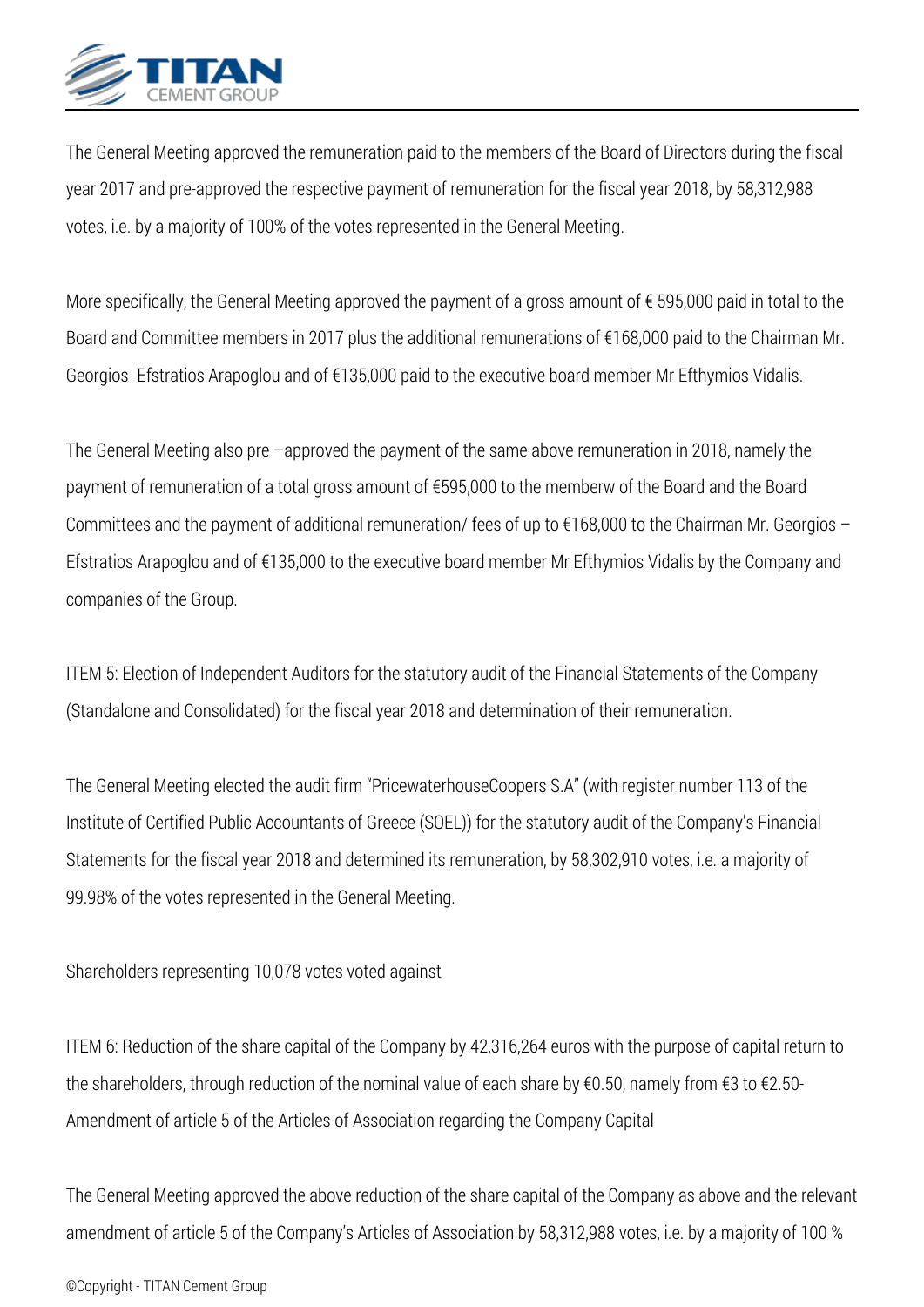

*of the votes represented in the General Meeting.*

*After the share capital reduction, the share capital of the Company will amount to € 211,581,323, divided into 84,632,528 shares of a nominal value of €2.50 each, 77,063,568 shares are common shares and 7,568,960 shares are preferred shares.*

*As it has been announced in the Financial Diary of the Company , the Cut- off Date of the capital return will be on Tuesday 26 June 2018, the Record Date on Wednesday 27 June 2018 and the Payment Date (i.e. date on which the payment of the capital return will start) on Monday 2 July 2018.*

*The General Meeting authorized the Board of Directors to take all necessary actions to obtain any approvals required by the competent authorities and also to set all issues regarding the procedure of the payment of the capital return and the designation of the bank through which the payment will be made. The Company will make relevant announcements covering these matters.*

*ITEM 7: Increase of the share capital of the Company by 80,400,901.60 euros through capitalisation of reserves (reserves of article 12 of Law 1892/1990, reserve of article 5 of Law 2601/1998, reserve of article 4 of Law 3299/2004, reserves of Law 1078/1971, reserves from profits of maritime companies of Law 27/1975, reserves of article 8 of Law 2579/1998 and reserves of Law 3220/2004) and increase of the nominal value of each share, common and preferred, by €0.95, namely from €2.50 to € 3.45 -Amendment of article 5 of the Articles of Association regarding Company Capital.*

*The General Meeting approves the above increase of the share capital of the Company and the relevant amendment of article 5 of the Company's Articles of Association by 58,312,988 votes, i.e. by a majority of 100% of the votes represented in the General Meeting.*

*As a result of the above capitalisation of reserves, the share capital of the Company will amount to € 291,982,221.60 and the nominal value of each share (common and preferred) will be increased by €0.95, namely from € 2.50 to € 3.45.*